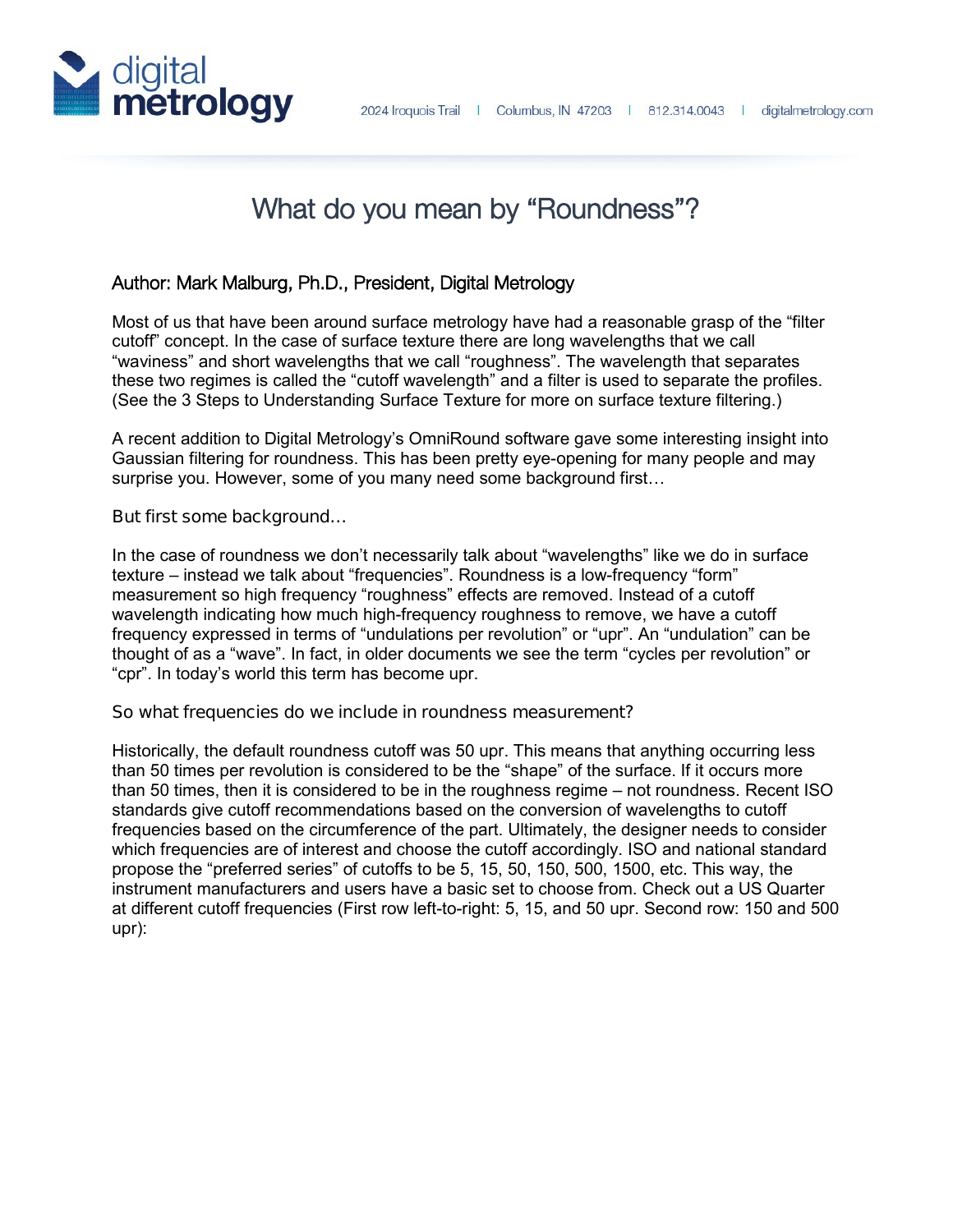



In the case of the quarter, a "default" 50 upr cutoff (rightmost graph on the top row) would not include serrations on the quarter in the roundness evaluation. By the way, if you don't feel like counting them, there are 119 serrations.

Choosing a smaller cutoff value means that the data will be "smoothed" more. This smoothing occurs via a Gaussian filter which is a weighted moving average and the width of the moving average depends on the cutoff value.



#### **Brick walls and ripples**

The Gaussian filter is not a perfect filter in terms of separating frequencies. For example, if you choose a 50 upr filter. It does not mean that you will get everything up to 50 upr and nothing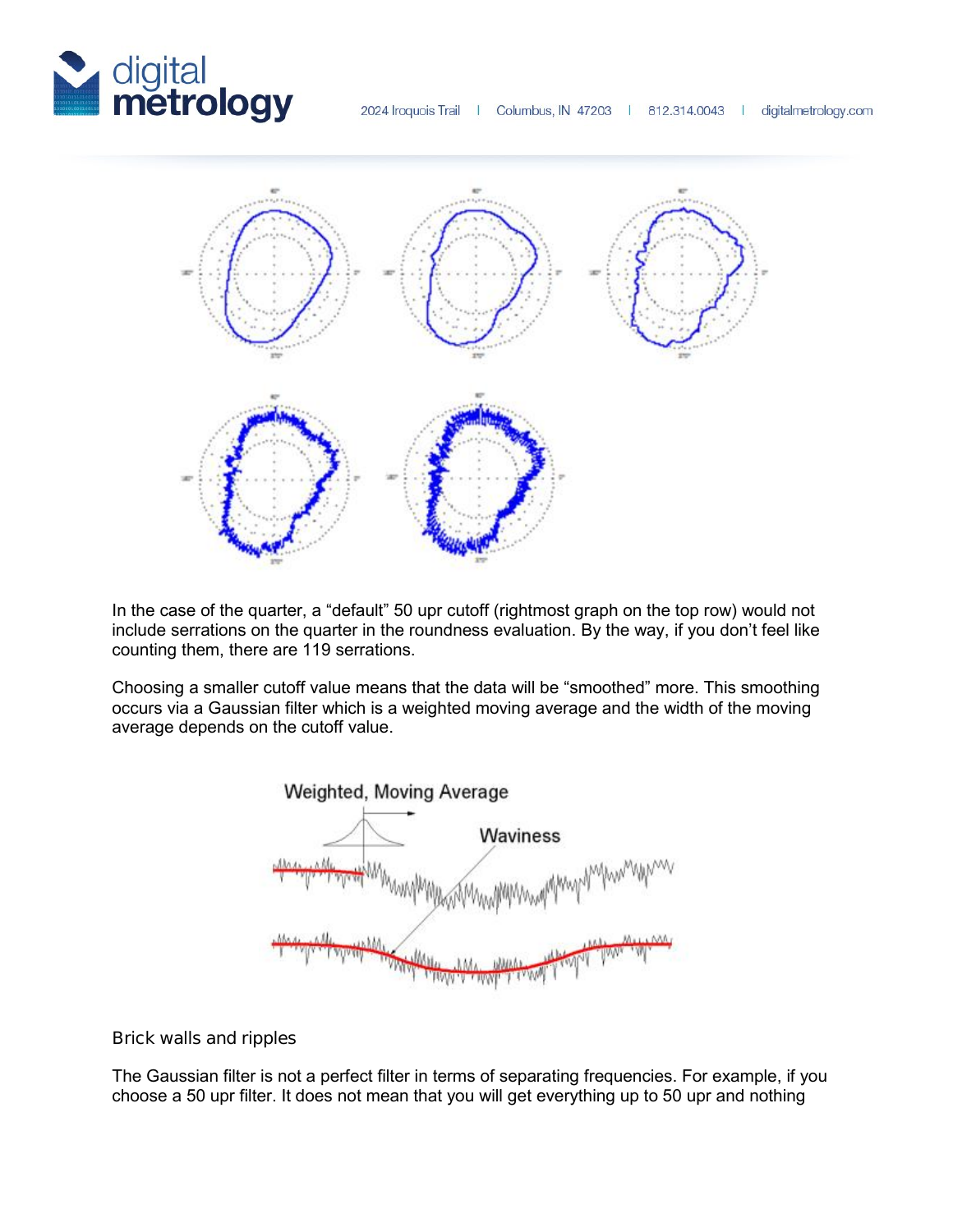



beyond 50 upr. That kind of filter that give 100% of low frequencies and 0% of high frequencies is referred to as a brickwall filter and has this characteristic:

Unfortunately, the brick wall filter causes extra "ripples" to be put into the roundness data. These ripples are due to what's called the "Gibbs Effect". (You can Google it for more information.)

To get rid of these extra ripples, we need reduce the transmission at some of the lower frequencies and add some transmission at some of the higher frequencies. When we do this, it makes the transmission less "sharp". The Gaussian filter is an "ideal filter" in that it has sharpest possible transmission while not adding any additional "ripples" to the profile. For you controls people, you can think of the Gaussian filter as "critically damped".

Here's how the Gaussian transmission characteristics look for some common cutoffs.

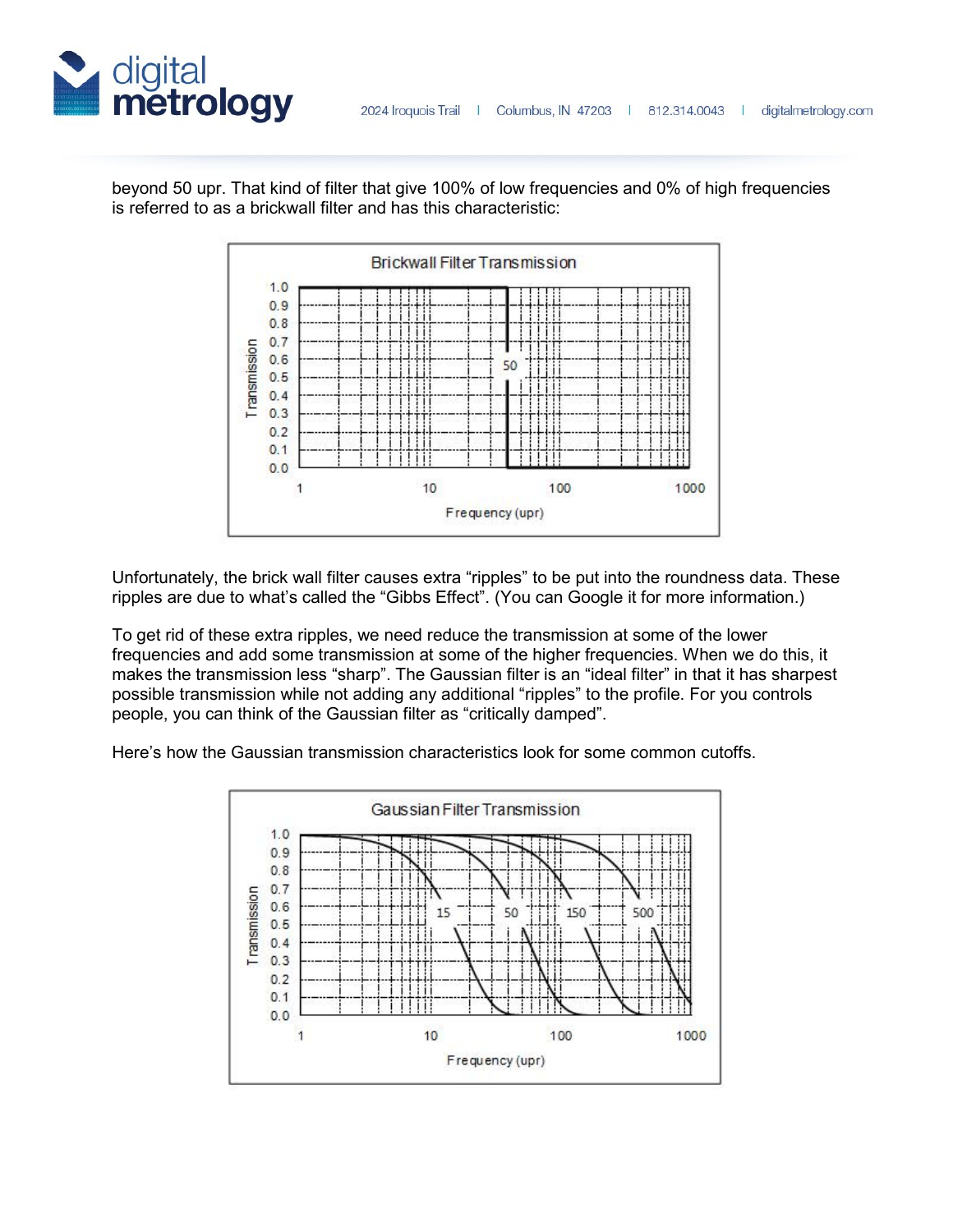

**Now this may surprise you…**

The above transmission graph gives the impression that the Gaussian filter is pretty "sharp" in terms of its transmission. However, that graph is typically shown on a logarithmic x-axis. The latest version of OmniRound allows you to see the selected filter's transmission right on top of the frequency content of your measured profile.

So let's take what we've seen with the quarter (way at the top) and filter it with a typical 50 upr Gaussian filter (like we've just seen) and see what the filter transmission looks like.



The light blue curve on the "Harmonic Amplitudes" graph is the transmission characteristic for the selected, 50 upr Gaussian filter. This transmission doesn't look very sharp but it is, in fact, what the Gaussian filter does whenever you are measuring roundness.

(NOTE: If you need a quick tutorial on the harmonic graph and what the bars mean, click over to the BrakeView website and check out the description at: http://www.BrakeView.com/Harmonics.html )

So the Gaussian isn't a "sharp" as it appears on log paper. In fact as we look at the OmniRound screenshot above, we see that the transmission is very long and it includes frequencies almost all the way to the serrations. If you think that is interesting, check out what a 15-50 upr bandpass Gaussian filter's transmission looks like: